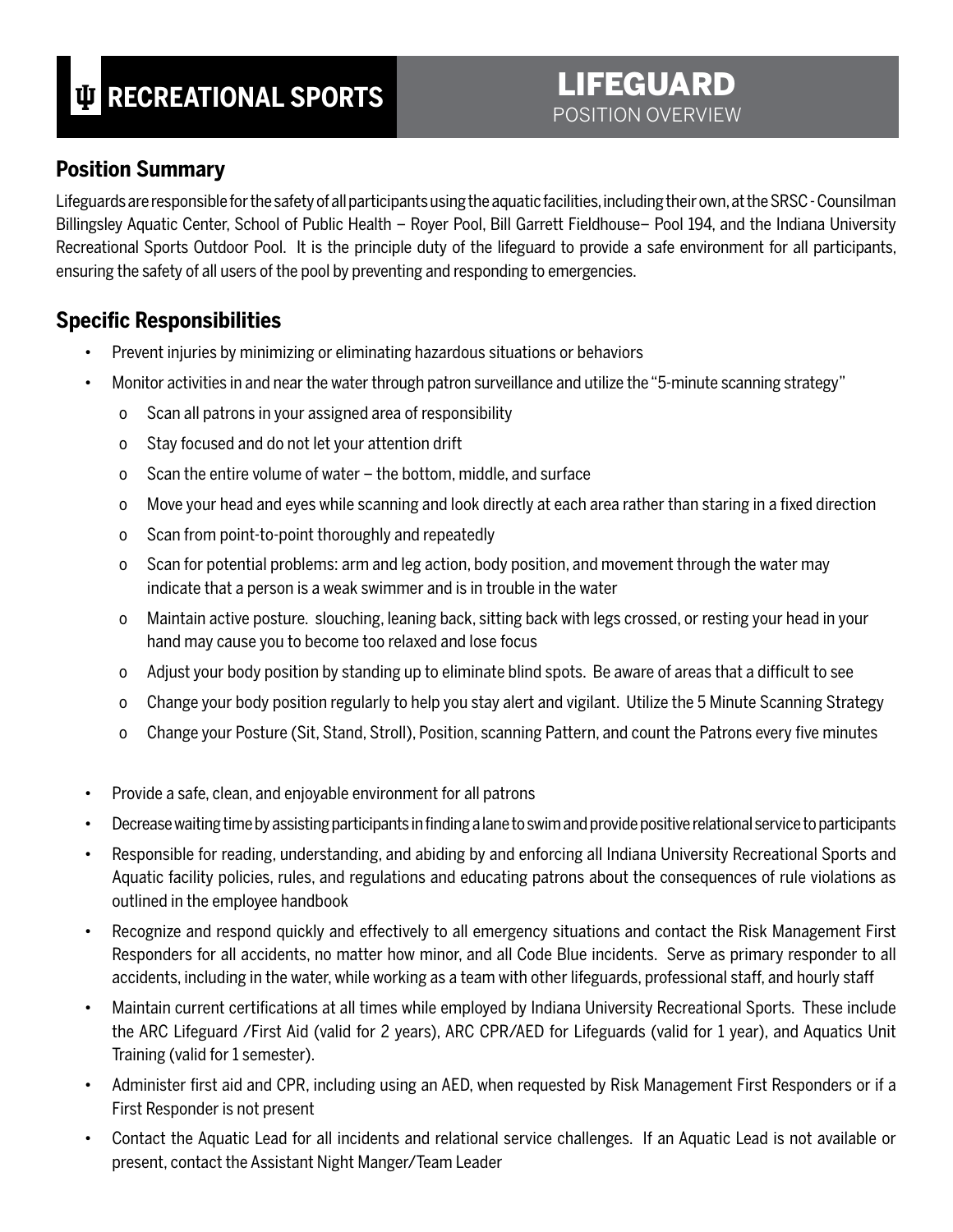- Work as a team with other lifeguards, professional staff, and other building hourly staff when applicable
- Ensure key custody protocols are followed for each aquatic facility
- Perform opening duties, closing duties, and facility safety checks
- Must be the last person to leave the pool area to ensure no one remains in the pool area at close
- Help configure the pool by moving equipment, lane lines, and other equipment as dictated by programs that are present during the shift. This includes, but is not limited to, switching the pool from Short Course Yards to Long Course Meters (and vice-versa), moving lanes lines in the diving well and leisure lounge areas of CBAC, and inflating the Wibit Inflatable Volleyball set
- Ensure all pool equipment is in designated locations at the start of each shift and is stored and organized at the end of each shift
- Ensure varsity athletic equipment is being used appropriately and is being used by varsity athletes only
- Assist with the care and cleaning of the aquatic facilities
- Ensure that equipment is being used properly and in good working condition
- Ensure the South East emergency exit door and North/South stairwell is clear of all equipment and obstacles during Indiana University Recreational Sports recreational swim time
- File Facility Work Requests for broken or damaged equipment or collaborate with Aquatic Leads, Risk Management, Member Services, or building supervisors to ensure this is completed
- Promote cleanliness in the Aquatics Office by keeping your stuff in a locker or neat and tidy
- Complete tasks from the cleaning schedule during down time
- Assist with the set-up and tear down of special events hosted at the Counsilman-Billingsley Aquatic Center
- Maintain communication with the Aquatics professional team (checking e-mail at least once a day, answering phone calls, checking in face-to-face, etc.)
- Clocking in/out: Only SRSC, WIC, and Indiana University Recreational Sports Outdoor Pool have approved clock-in kiosks to clock-in for work. If these are not working, you must submit a Time Incident Form with the correct hours that you worked. Failing to comply with this policy is consider falsifying payroll and is grounds for termination and no rehire within Indiana University
- Clock in at least 4 minutes prior to each shift but no more than 12 minutes prior. Clock out no more than 12 minutes after each shift. NOTE: At the RS Outdoor Pool, clock in at least 8 minutes prior to each shift but no more than 12 minutes' prior
- Ensure that TIME clock-in appointment is correct at the end of each shift by utilizing Distribute Time Blocks
- Attend mid-semester and end of semester performance assessment meetings each semester (summer 1 and 2 are combined for a summer "semester" of employment)
- Attend all staff meetings and monthly in-service trainings and communicating any conflicts before the scheduled meeting
- Be knowledgeable of all Indiana University Recreational Sports programs and services so that you can be an ambassador of the organization
- Inspect the aquatic facilities and report unsafe conditions and equipment to the Aquatic Lead, Graduate Assistant, Assistant Director, or other professional and hour staff when necessary
- Complete electronic shift reports for all shifts that an Aquatic Lead is not present
- Completely fill out employee narratives for Incident/Accident/Program Incident reports
- Ensure that facility head counts are completely and accurately recorded and turned in when closing
- Utilize the Just In Time (JIT) notebook